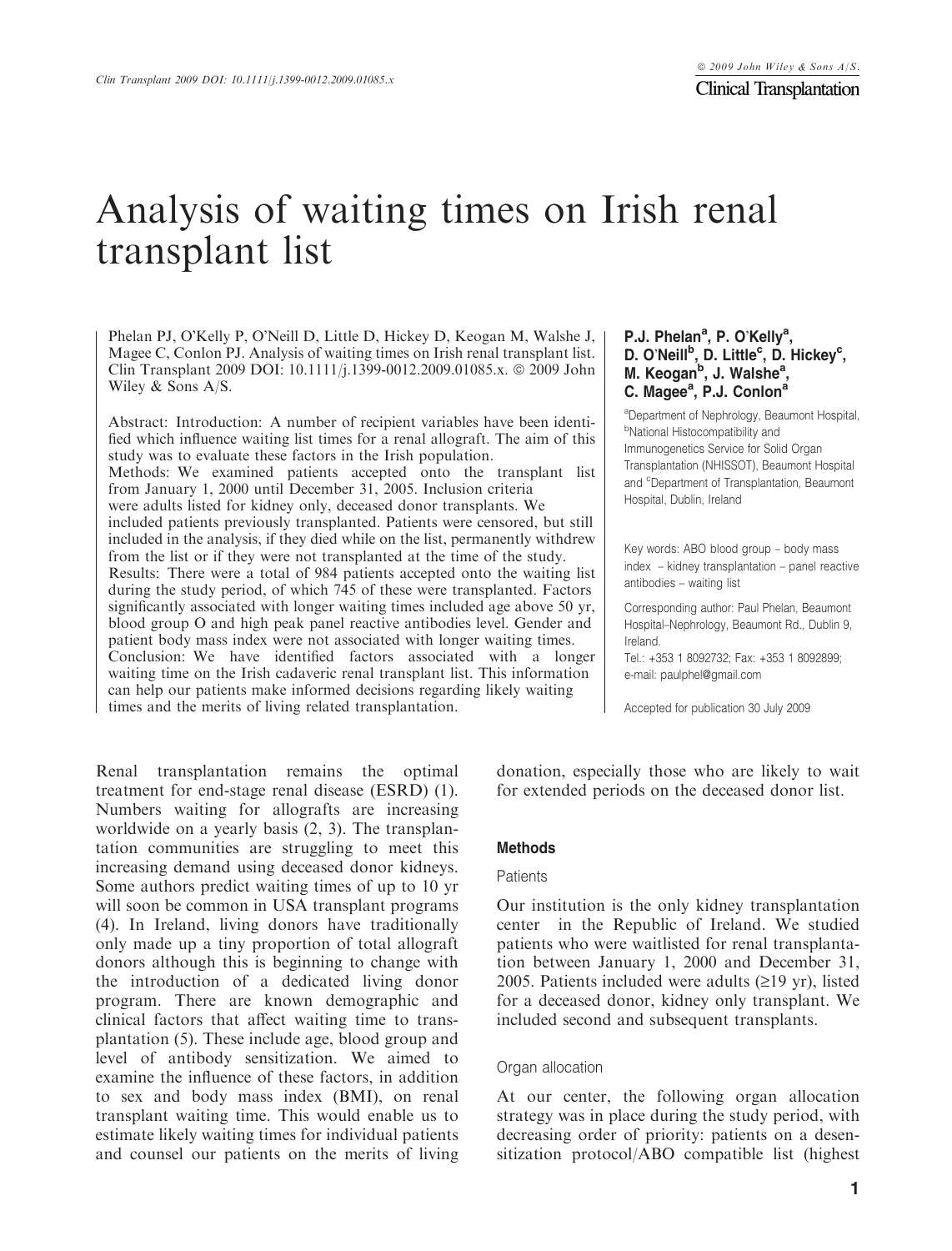clinical urgency), pediatric recipients, acceptable mismatched patients with high antibody sensitization (peak panel reactive antibodies [PRA] >80%), best human leukocyte antigen (HLA) matched, low matchability patients (based on our populations HLA profile) and longest waiting time. All groups are sub-sorted by time waiting and simultaneous pancreas/kidney and liver/kidney patients are pre-selected and get priority for an organ directly.

# Statistical analysis

Waiting time was calculated from initiation onto the active waiting list until time of transplantation. Patients were censored if they died while on the pool, permanently withdrew from the pool or were not transplanted by the date of study analysis in February 2008. Censored patients were still, however, included in the analysis. The following factors were examined as part of a multi-factorial model: patient age  $> 50$  yr, sex, BMI above and below 25, ABO blood group and PRA divided into  $\leq 10\%$ , 11–49%,  $> 50\%$ . PRA was determined by use of the complementdependent cytotoxicity (CDC) assay, NIH Basic technique.

A combination of paper records, our renal patient database (CLINICAL VISION 3.4a Version 1.1.34.1) and the National Histocompatibility and Immunogenetics Service for Solid Organ Transplantation (NHISSOT) database was used to access patient details. Cox proportional hazards models were used to analyze outcome where the notion of hazard was reversed from its normal definition to encompass the event of transplantation. The model was tested for proportional hazards assumption (6), and this assumption was contradicted when BMI of subjects was included. For this reason, a stratified proportional hazards model was used with discrete years on transplant pool used as the stratified groups. STATA (version 8; Stata Corp., College Station, TX, USA) was used for the analysis, and a p-value of less than 0.05 was deemed to be significant.

# **Results**

There were 984 patients meeting the inclusion criteria accepted onto the transplant list during the study period, of which 745 were transplanted. Of all those accepted onto the list, almost 63% were male with a mean age of 45.2 yr (range 19–76 yr). Sixty percent were above the age of 50 yr (see Table 1 for baseline demographics). A total of 54 patients who had been approved for the waiting list

|  |  |  |  |  | Table 1. Baseline waiting list patient characteristics |
|--|--|--|--|--|--------------------------------------------------------|
|--|--|--|--|--|--------------------------------------------------------|

| Age<br>Mean (SD)<br>$% >50$ yr<br>Sex (% M/F) | 45.3 (14.3)<br>60.0%<br>62.8%/37.2% |
|-----------------------------------------------|-------------------------------------|
| BMI, mean (SD)                                |                                     |
| Male                                          | 25.19 (4.25)                        |
| Female                                        | 24.31 (3.46)                        |
| <b>PRA</b>                                    |                                     |
| $\leq 10\%$                                   | $65.1\%$ (n = 633)                  |
| $11 - 49%$                                    | $9.1\%$ (n = 89)                    |
| $>50\%$                                       | $25.8\%$ (n = 251)                  |
| ABO blood group                               |                                     |
| A                                             | $29.7\%$ (n = 289)                  |
| B                                             | $10.9\%$ (n = 106)                  |
| AB                                            | $3.2\%$ (n = 31)                    |
| ∩                                             | $56.2\%$ (n = 548)                  |
|                                               |                                     |

died without being transplanted. Of these, 13 were active on the list at time of death and 41 had been suspended from the list due to poor health before death.

In a multifactorial model, there was no significant difference in waiting times for males as compared to females ( $p = 0.699$ ); however, those less then 50 yr had significantly shorter waiting times than over 50 yr of age ( $p = 0.008$ ). Patients  $\langle 35 \text{ yr} \rangle$  (n = 274) had the shortest waiting time as compared to the older patient groups (35–49 yr  $[n = 315]$ , 50–64 yr  $[n = 309]$  and >65 yr  $[n = 1]$ 86];  $p = 0.001$ ).

The mean BMI was  $25.19 \ (\pm 3.46)$  for male patients and 24.31 ( $\pm$ 4.25) for females. We compared overweight/obese patients (BMI  $\geq$  25) to those with normal weight/underweight  $(BMI <$ 25) as part of the multifactorial model. This showed no significant difference in waiting times between the two groups ( $p = 0.166$ ).

# ABO blood group

Over 56% of those on the list were blood group O, 29.7% were group A, 10.9% were group B and 3.2% were group AB. This breakdown was similar to actual donor characteristics and Irish

Table 2. Blood group comparisons for Irish population, donors and wait list patients

| <b>Blood</b><br>group | % Irish<br>population <sup>a</sup> | % Donor population<br>$(2000 - 2005)$ | % Transplant<br>list (2000-2005) |
|-----------------------|------------------------------------|---------------------------------------|----------------------------------|
| B<br>AB               | 55<br>31<br>11                     | 56.0<br>31.0<br>11.2<br>18            | 56.2<br>29.7<br>10.9<br>3.2      |

alrish Blood Transfusion Service.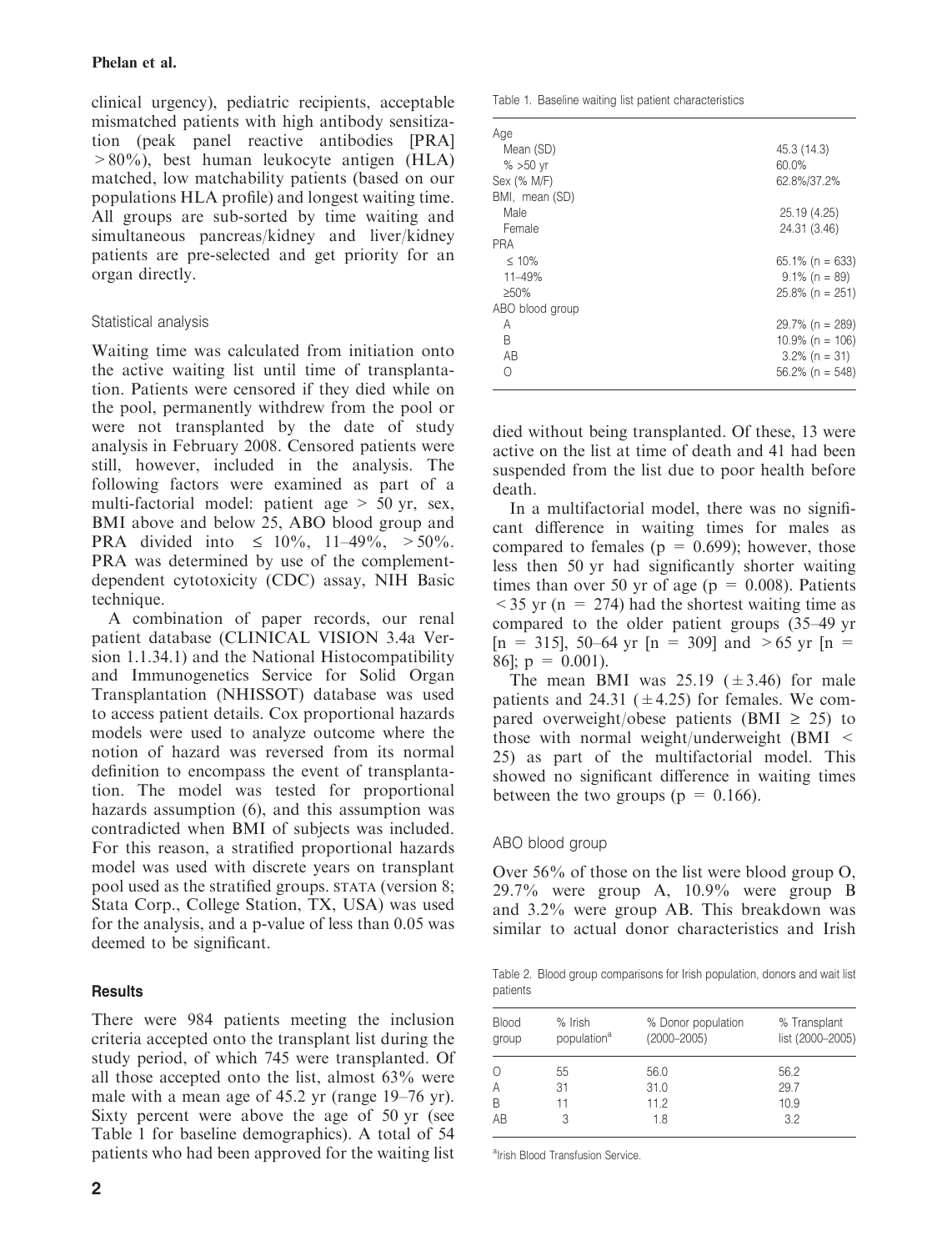population figures in general (see Table 2). ABO blood group was also a significant factor regarding waiting times, with blood group O patients waiting the longest ( $p = 0.007$ , see Fig. 1). In our study, 7% of group O allografts were allocated to non-O recipients (18 to group A, 11 to group B and none to AB; see Table 3).

## PRA

Most of the pool had a low level of antibody sensitization, with 65.1% having a PRA  $\leq 10\%$ . Fewer than 26% had a PRA  $\geq 50\%$ . For the three levels of sensitization (PRA  $\leq 10\%$ , 11–49%,  $\geq 50\%$ ), there was a stepwise increase in transplant waiting time that was highly significant  $(p \le 0.001$ , see Fig. 2).

Combining the results for ABO blood group and PRA, patients in group O waited significantly longer across all levels of antibody sensitization. Median waiting times in patients with PRA  $\leq 10\%$  for blood group A, B, AB and O were 10.6, 8.0, 7.9 and 14.9 months, respectively. For the intermediate PRA patients (11–49%), the waiting times were 12.5, 18.8, 19.9 and 31.6 months, respectively. For those with the highest PRA, group O patients waited almost double the time of group B patients (24.2 vs. 47.2 months, see Fig. 3). Group A had a median wait of 32.8 months, and there were no transplants in group AB patients with a PRA  $\geq 50\%$ .

## **Discussion**



This study demonstrates patient factors that are associated with an extended waiting time on the deceased donor renal transplant pool. Up to now, it has been difficult for us to predict likely

Fig. 1. Numbers transplanted by ABO blood group (log rank test,  $p < 0.001$ ).

## Analysis of waiting times on Irish renal transplant list

Table 3. Allocation of transplanted kidneys by blood group

| Recipients  | Donor kidneys |    |                  |     |       |  |  |
|-------------|---------------|----|------------------|-----|-------|--|--|
| Blood group | А             | AB | R                |     | Total |  |  |
| A           | 224           | 0  | $\left( \right)$ | 18  | 242   |  |  |
| AB          | 5             | 13 | 5                | 0   | 23    |  |  |
| B           | 0             | 0  | 78               | 11  | 89    |  |  |
| Ω           | U             | 0  | N                | 385 | 385   |  |  |
| Total       | 229           | 13 | 83               | 414 | 739   |  |  |



Fig. 2. Numbers transplanted by PRA level (log rank test,  $p \leq 0.001$ ).

waiting times for individual patients. It is encouraging to see no difference in time waiting on the pool between males and females. Previous studies have shown longer waiting times for females (7), and also have findings to suggest females face barriers in being activated on the list to begin with  $(7, 8)$ . It must be noted that  $62.8\%$ of our pool was male, which may be accounted for by a larger proportion of males developing ESRD. Indeed, the national renal review (Ireland) states the gender distribution of ESRD patients in Ireland is 59% male and 41% female (Renal Disease in Ireland – A Strategic Review [unpublished]). This is similar to recent reports from the UK, where 62% of incident patients starting renal replacement therapy were male (9). However, our study does not examine access to the transplant list and we must be careful in presuming equality to transplantation access on the basis of similar waiting times alone.

We did not show a longer waiting time for patients with a higher BMI. Obesity has been associated with longer waiting times in other programs. Segev et al. recently reported that the likelihood of receiving a kidney transplant, for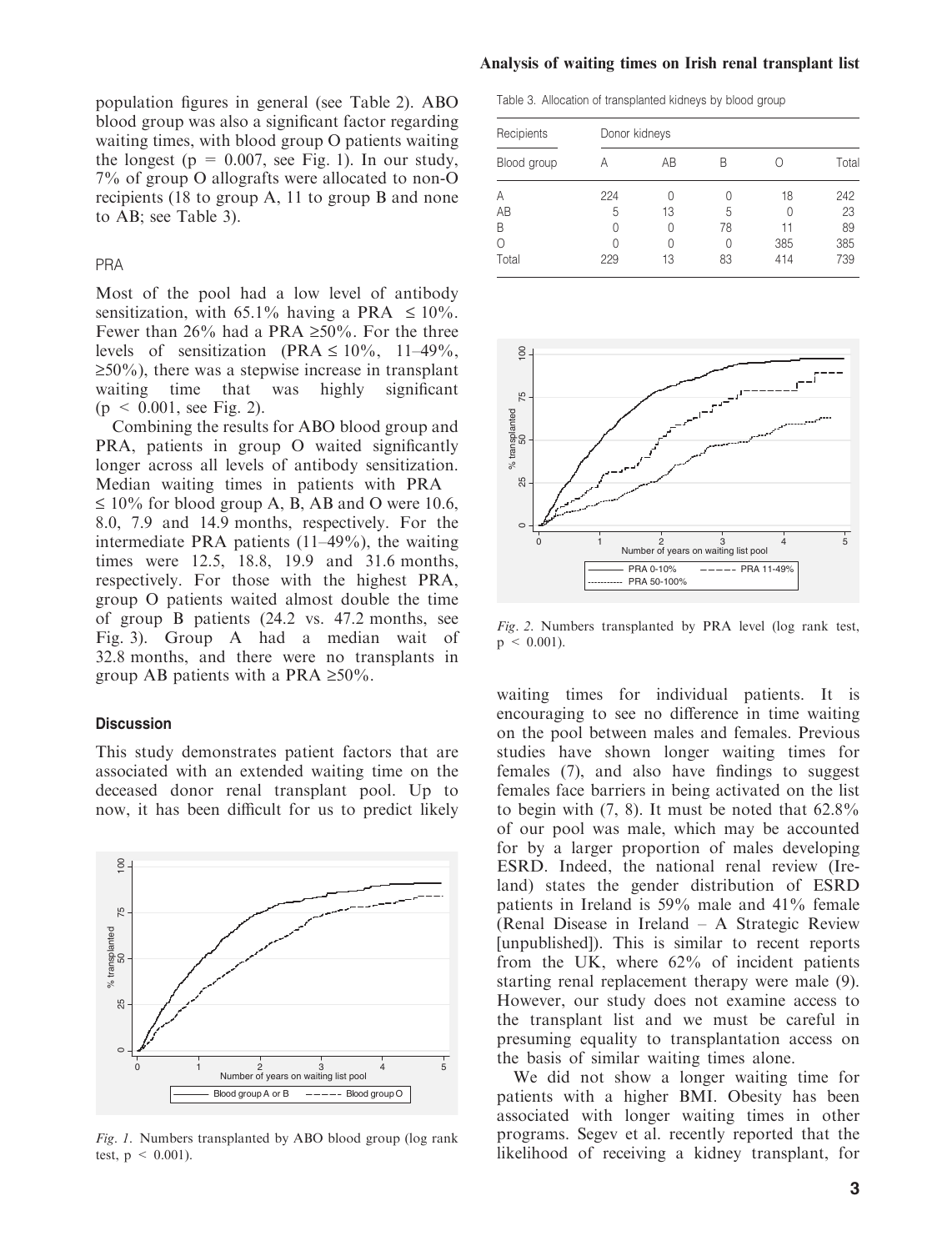

Fig. 3. Median waiting time in months based on PRA level and blood group.

those already on the transplant pool, decreased with increasing degrees of obesity, measured by BMI. They also showed that the likelihood of being bypassed when an allograft became available increased in a graded manner with category of obesity, beginning with a BMI  $> 25$  (10). Moreover, a survey of UK transplant units showed that 60% of centers exclude those with a high BMI, the average cut-off being  $BMI > 35 (11)$ . In Ireland, a BMI cut-off of 32 has recently been introduced in assessing candidates for renal transplantation and patients can face delays being accepted onto the pool if they are very overweight.

We confirmed that increasing recipient age resulted in a lower likelihood of receiving an allograft. This was despite excluding pediatric patients <19 yr of age who are prioritized in most transplantation programs including our own. When we examined this age effect a little closer, it was particularly those aged  $\leq$  35 yr who had significantly shorter waiting times as compared to older wait-listed patients. In a study by Schold and Meier-Kriesche, increased candidate age was associated with the likelihood of not receiving a transplant during the period on the waiting list. This was as a result of mortality and also related to morbidity and delisting (12). In this study, the age effect remained even after censoring for mortality. This leaves patient co-morbidity and delisting as the likely reason for this effect.

Our study confirms previous work showing longer times waiting for blood group O patients (13). However, our blood group B patients had waiting times similar to the other non-O groups which is different to other populations (14). Group O had significantly longer times on the list across all levels of PRA. ABO compatible (non-identical) transplantation may occur if deemed clinically urgent or if the recipient is highly sensitized (PRA  $> 50\%$ , approximately 26% of our waiting list), although this is not routine. However, it is routine for pediatric transplantation. Therefore, some group O allografts are donated to non-group O recipients, which amounted to 29 kidneys in our study.

Higher levels of PRA severely decreased the chances of receiving an allograft. This was evident even with a moderate increase in PRA. In blood groups AB, B and O, there was more than a doubling of waiting times compared in the PRA 11–49% range compared to the  $\leq 10\%$  PRA group. Blood group O patients waited particularly long on the pool with higher levels of sensitization (median wait over 47 months for Group O with  $\geq 50\%$  PRA). A possible limitation of the study is that during the study period only complement fixing antibodies were included in PRA (CDC assay) rather than newer, more sensitive techniques of antibody detection which have more recently become available (15). PRA measured by CDC on peripheral blood mononuclear cells, as used in this study, does not detect HLA class II or noncomplement fixing antibodies.

Our study demonstrates that the majority of our listed-patients eventually get transplanted. Moreover, our overall waiting times appear to be less than those in North America, which were reported for new candidates as ranging around 1100–1200 d between 1998 and 2003 (16). Deceased-donor organ donation is similar in Ireland and the USA (approximately 20 donors per million population [p.m.p.] in 2002) and compares well internationally (17). However, the difference in waiting times is undoubtedly due to differences in ESRD prevalence. For example, in 2004, prevalence of dialysis patients (HD and PD) in North America was 1030 p.m.p. (18) as compared to 304 p.m.p. in Ireland (19).

We have shown that certain groups of individuals wait longer for a deceased donor transplant. The characteristics associated with longer waiting times are readily available; thus, these, results should prove useful in providing newly-listed patients with an approximate idea of how long they will be required to wait for a deceased donor kidney transplant. It has been demonstrated that increased waiting times from one to three yr decreased the overall survival benefit of renal transplantation from 7.1 to 5.6 yr in a database of over 60 000 patients (20). These results are thus an important reminder to us to minimize sensitizing events, specifically blood transfusions, in potential renal transplant recipients. The results also suggest that we should be targeting our patients with likely long waiting times and actively promoting the merits of living donor transplantation.